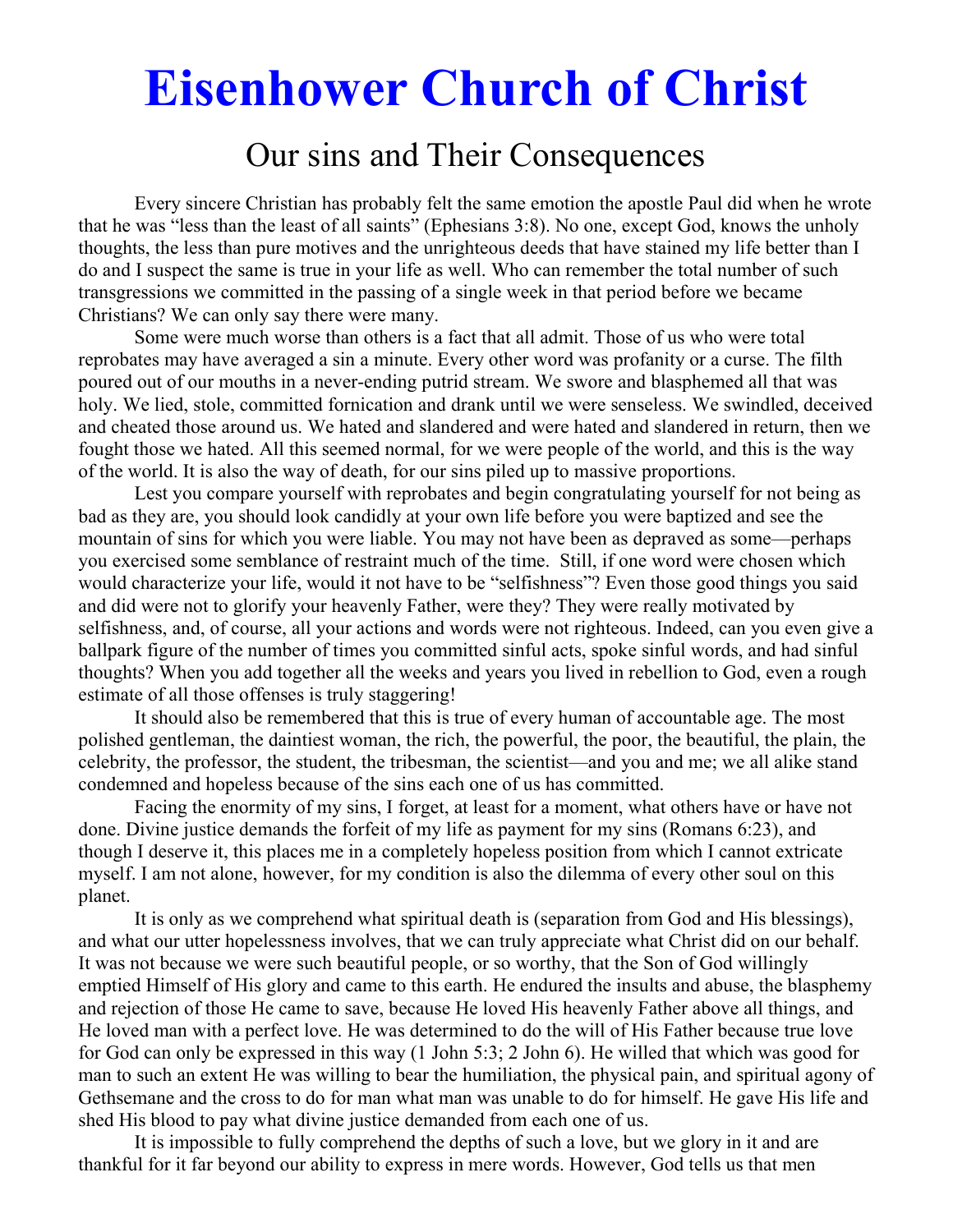always express true appreciation and love by being drawn to that One who gave so much for them (John 12:32) and submitting, through faith, to the conditions their Savior gave by which they can be saved from their sins (John 14:15).

—Al Brown

## *Prayer Request*

**Sylvia Campos** fell at her home last Thursday and broke her right wrist. A temporary splint was put on at the Urgent Care. Sylvia saw an orthopedic doctor on Wednesday, March 23rd.

**Carolyn Wilkerson** is having a problem with low blood sugar levels. Her doctor is trying to get her blood sugar regulated.

**Hattie Gilmore** had an MRI done on her head last Monday. She is having double vision.

**Vanessa Machuca** (Sylvia Campos' daughter) has fluid on her lungs and saw a cardiologist last Monday. Vanessa may need another heart valve replacement surgery in the near future. She had a replacement done twelve years ago. Keep Vanessa in your prayers.

Jo Ann Cirko (a longtime friend of Devida's) has requested our prayers for her granddaughter, **Jessica McQuisten,** who was born with hip dysplasia. She is having a really rough time in high school with this disability. Her handicap has affected her both physically and mentally. Jessica needs prayers.

### *Concerns Update*

**Glenna Callendar** was **not** able to have her heart oblation surgery on the 17th due to her blood being too thin. Glenna will reschedule the surgery for some time in April. Continue to keep her in your prayers.

**David Ryan** is waiting for his test results on his back scans he had done in Dallas two weeks ago.

### *Prayer List*

Dr. Hank Abrams; Sheila Alcazar; Maria Anaya; Wayne Anderson; Betty Branson; Bill and Mary Brown; Glenna Callendar; LaDonna Chism; Dana Erwin; Philip Garza; Hattie Gilmore; Doug Guynn; Lon Howard; Ora McAfee; Melissa Moore; Juan & Estella Morolez; Bruce & Trina Plyler; Chassidy Rayos; Carlos Reyes; Daniel Reyes; David Ryan; Lisa Salas; Marilyn Upshaw; Terresia Weaver; Lisa Wells; Janet Wesson; Carolyn Wilkerson; Charles Wood; John Wood, Julia York.

### *Eisenhower's Shut-ins*

Dusty and Kathy Marshall; Glenna Callendar; Janelle Shirley and Marilyn Upshaw

### *Youth*

Bible Quiz Question …

Methuselah lived longer than anyone else recorded in the Bible. Who came in second?

Last Week's Quiz Answer…

John the Baptist is the one who said, "He must become greater; I must become less." He was referring to Christ. (John 3:30)

### *Events*

Watch **"In Search of the Lord's Way"** Sunday mornings at 7:30 am on KWES TV 9.

# Reasons To Trust God

 In a world consumed with worries, Jesus makes it clear that worry to the point of being distracted from spiritual matters is unacceptable. Rather, as God's people put first seeking His spiritual kingdom and His righteousness, all worries or distractions should take a back seat. How is this possible? Jesus offers three keys to avoid worry in this life.

First, we do not need to worry because we have a God who is able to see even in the secret places.